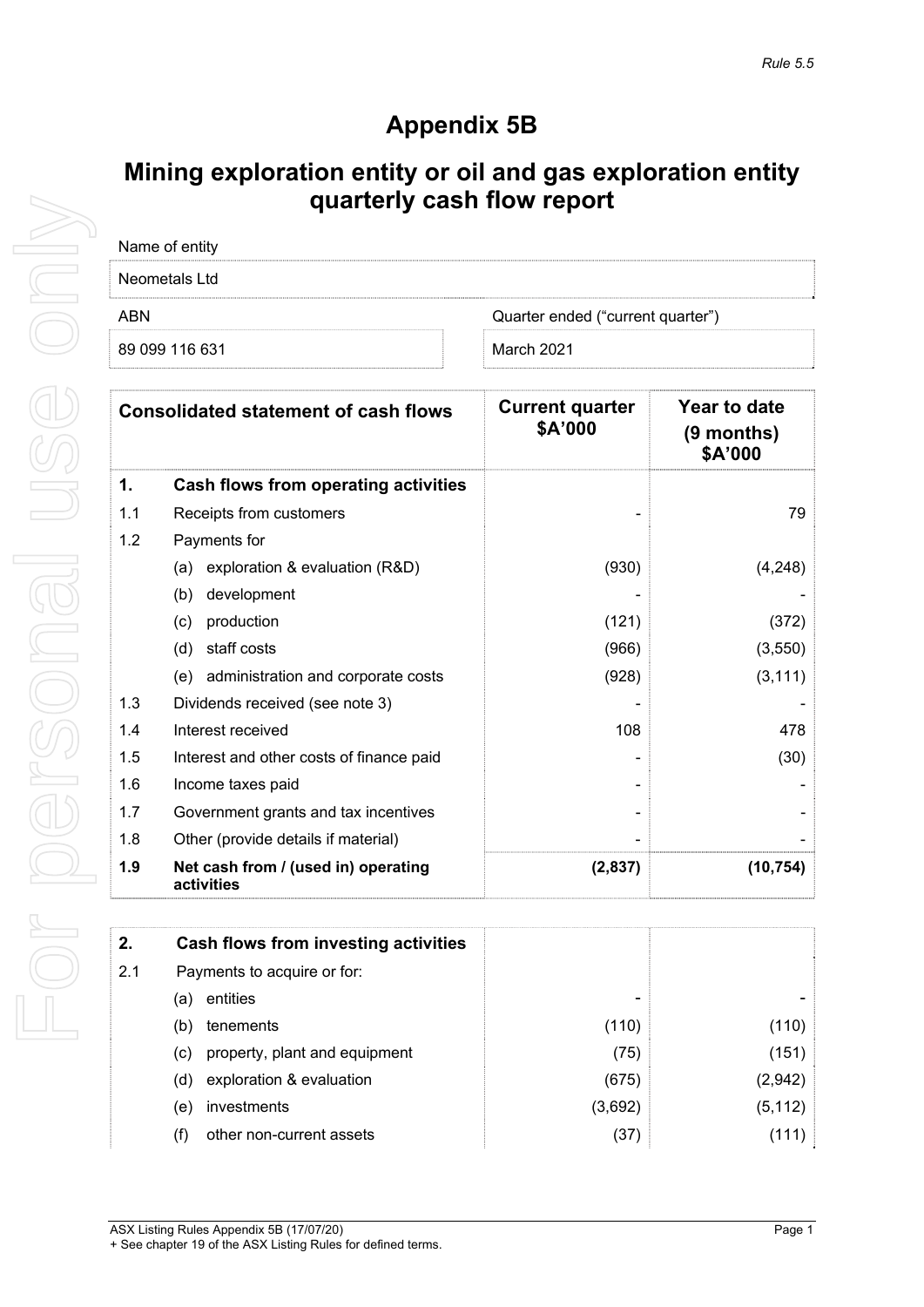| <b>Consolidated statement of cash flows</b> |                                                   | <b>Current quarter</b><br>\$A'000 | Year to date<br>(9 months)<br>\$A'000 |
|---------------------------------------------|---------------------------------------------------|-----------------------------------|---------------------------------------|
| 2.2                                         | Proceeds from the disposal of:                    |                                   |                                       |
|                                             | entities<br>(a)                                   |                                   |                                       |
|                                             | (b)<br>tenements                                  |                                   |                                       |
|                                             | property, plant and equipment<br>(c)              |                                   |                                       |
|                                             | (d)<br>investments                                | 2,293                             | 5,259                                 |
|                                             | other non-current assets<br>(e)                   |                                   |                                       |
| 2.3                                         | Cash flows from loans to other entities           |                                   |                                       |
| 2.4                                         | Dividends received (see note 3)                   |                                   |                                       |
| 2.5                                         | Other (provide details if material)               |                                   |                                       |
| 2.6                                         | Net cash from / (used in) investing<br>activities | (2, 296)                          | (3, 167)                              |

| 3.   | Cash flows from financing activities                                                       |    |     |
|------|--------------------------------------------------------------------------------------------|----|-----|
| 3.1  | Proceeds from issues of equity securities<br>(excluding convertible debt securities)       |    |     |
| 3.2  | Proceeds from issue of convertible debt<br>securities                                      |    |     |
| 3.3  | Proceeds from exercise of options                                                          |    |     |
| 3.4  | Transaction costs related to issues of equity<br>securities or convertible debt securities |    | (3) |
| 3.5  | Proceeds from borrowings                                                                   |    |     |
| 3.6  | Repayment of borrowings                                                                    |    |     |
| 3.7  | Transaction costs related to loans and<br>borrowings                                       |    |     |
| 3.8  | Dividends paid                                                                             |    |     |
| 3.9  | Other (provide details if material)                                                        | 43 | 43  |
| 3.10 | Net cash from / (used in) financing<br>activities                                          | 43 | 40  |

|     | Net increase / (decrease) in cash and<br>cash equivalents for the period |          |          |
|-----|--------------------------------------------------------------------------|----------|----------|
| 4.1 | Cash and cash equivalents at beginning of<br>period                      | 72.652   | 81,286   |
| 4.2 | Net cash from / (used in) operating<br>activities (item 1.9 above)       | (2,837)  | (10,754) |
| 4.3 | Net cash from / (used in) investing activities<br>item 2.6 above)        | (2, 296) | (3,167)  |
| 4.4 | Net cash from / (used in) financing activities<br>(item 3.10 above)      | 43       | 40       |

<sup>+</sup> See chapter 19 of the ASX Listing Rules for defined terms.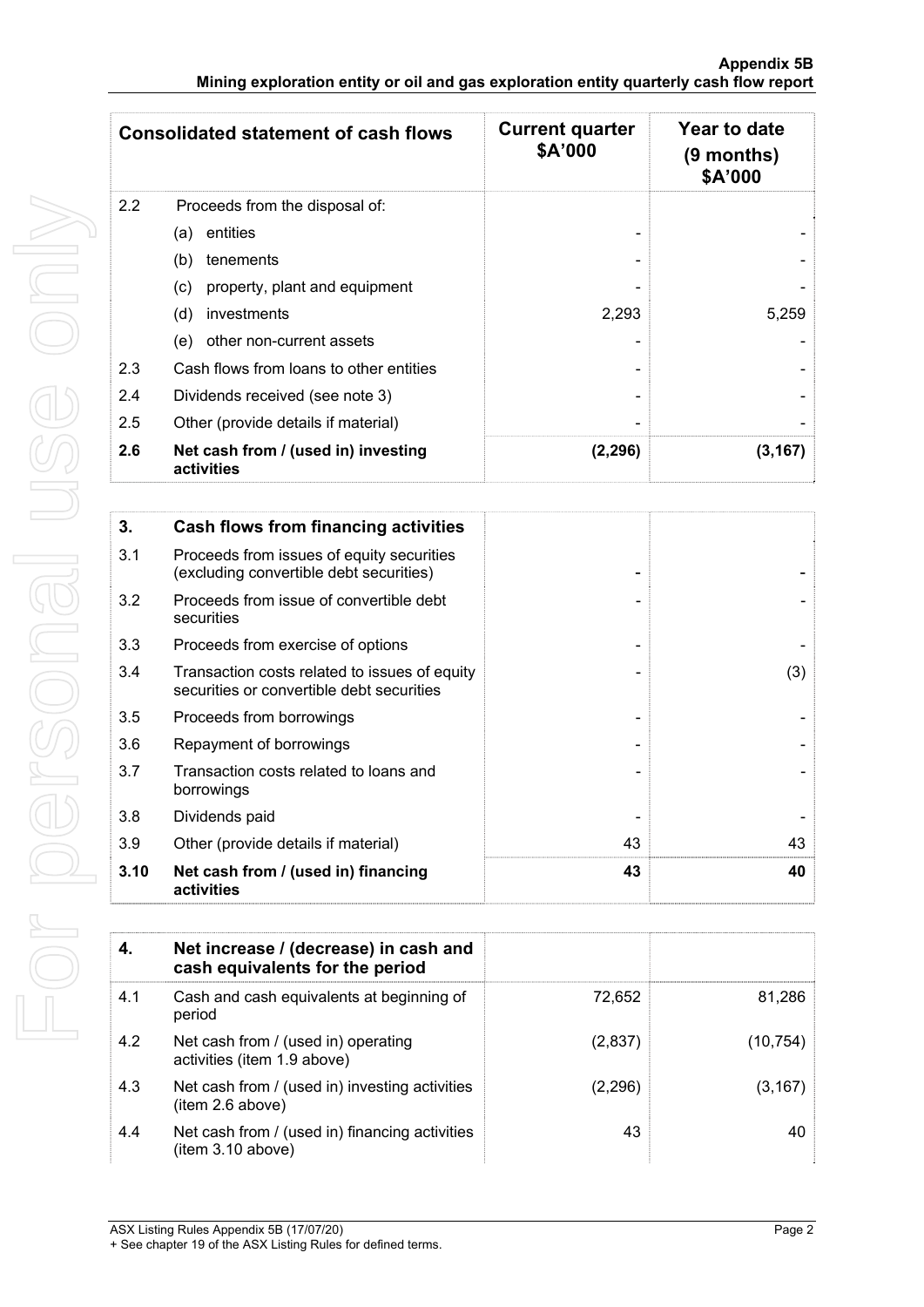### **Appendix 5B Mining exploration entity or oil and gas exploration entity quarterly cash flow report**

| <b>Consolidated statement of cash flows</b> |                                                      | <b>Current quarter</b><br>\$A'000 | Year to date<br>$(9$ months)<br>\$A'000 |
|---------------------------------------------|------------------------------------------------------|-----------------------------------|-----------------------------------------|
| 4.5                                         | Effect of movement in exchange rates on<br>cash held | (97)                              | 60                                      |
| 4.6                                         | Cash and cash equivalents at end of<br>period        | 67.465                            | 67.465                                  |

| 5.  | Reconciliation of cash and cash<br>equivalents<br>at the end of the quarter (as shown in the<br>consolidated statement of cash flows) to the<br>related items in the accounts | <b>Current quarter</b><br>\$A'000 | <b>Previous quarter</b><br>\$A'000 |
|-----|-------------------------------------------------------------------------------------------------------------------------------------------------------------------------------|-----------------------------------|------------------------------------|
| 5.1 | <b>Bank balances</b>                                                                                                                                                          | 63.265                            | 68,409                             |
| 5.2 | Call deposits                                                                                                                                                                 |                                   |                                    |
| 5.3 | Bank overdrafts                                                                                                                                                               |                                   |                                    |
| 5.4 | Other (provide details)                                                                                                                                                       | 4.200                             | 4,243                              |
| 5.5 | Cash and cash equivalents at end of<br>quarter (should equal item 4.6 above)                                                                                                  | 67,465                            | 72,652                             |

| 6.  | Payments to related parties of the entity and their<br>associates                                                                                           | <b>Current quarter</b><br>\$A'000 |
|-----|-------------------------------------------------------------------------------------------------------------------------------------------------------------|-----------------------------------|
| 6.1 | Aggregate amount of payments to related parties and their<br>associates included in item 1                                                                  | 241                               |
| 6.2 | Aggregate amount of payments to related parties and their<br>associates included in item 2                                                                  |                                   |
|     | Note: if any amounts are shown in items 6.1 or 6.2, your quarterly activity report must include a description of, and an<br>explanation for, such payments. |                                   |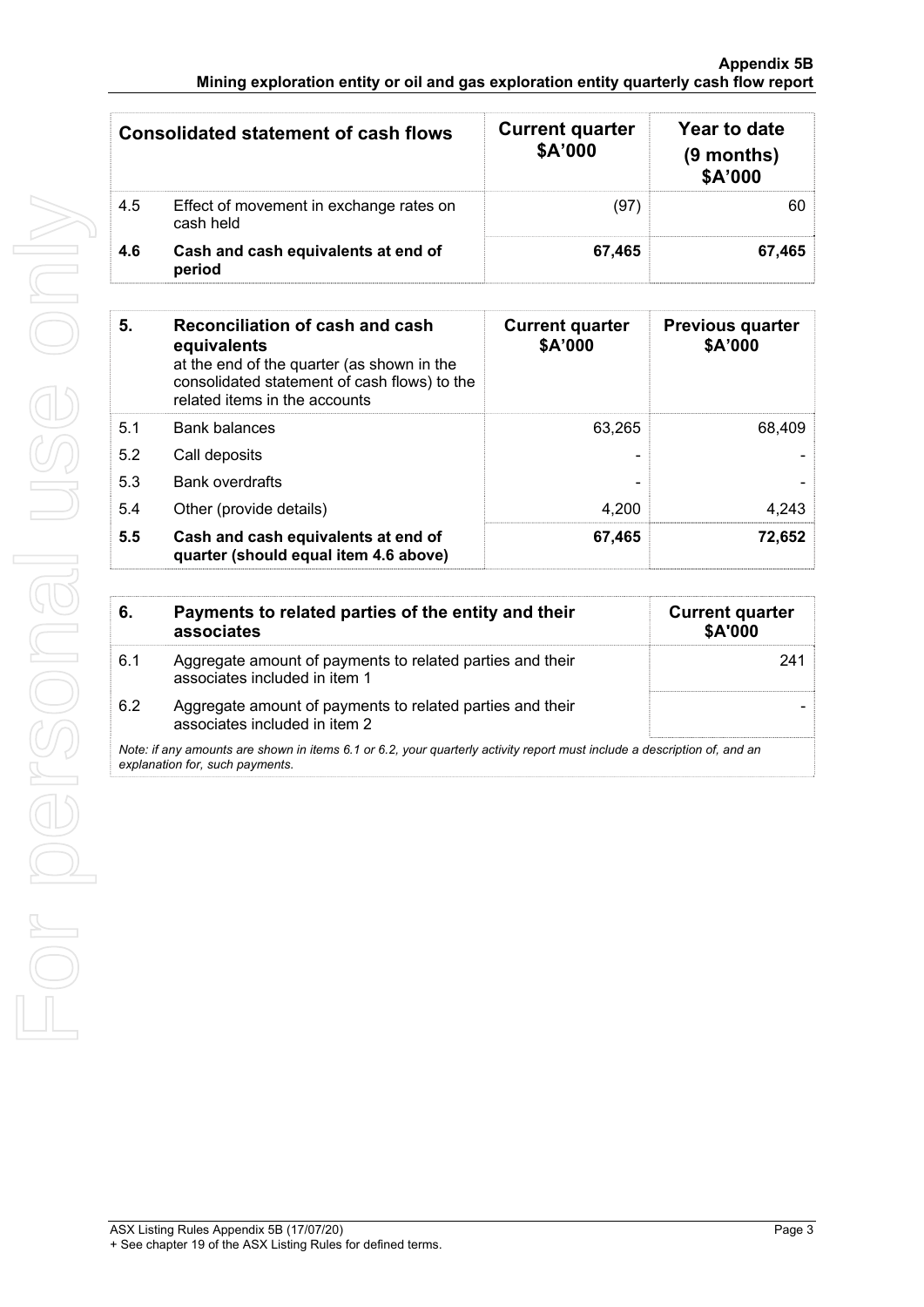#### **Appendix 5B Mining exploration entity or oil and gas exploration entity quarterly cash flow report**

| 7.  | <b>Financing facilities</b><br>Note: the term "facility' includes all forms of financing<br>arrangements available to the entity.                                                                                                                                                                                                                    | <b>Total facility</b><br>amount at quarter<br>end | Amount drawn at<br>quarter end<br>\$A'000 |
|-----|------------------------------------------------------------------------------------------------------------------------------------------------------------------------------------------------------------------------------------------------------------------------------------------------------------------------------------------------------|---------------------------------------------------|-------------------------------------------|
|     | Add notes as necessary for an understanding of the<br>sources of finance available to the entity.                                                                                                                                                                                                                                                    | \$A'000                                           |                                           |
| 7.1 | Loan facilities                                                                                                                                                                                                                                                                                                                                      |                                                   |                                           |
| 7.2 | Credit standby arrangements                                                                                                                                                                                                                                                                                                                          |                                                   |                                           |
| 7.3 | Other (please specify)                                                                                                                                                                                                                                                                                                                               |                                                   |                                           |
| 7.4 | <b>Total financing facilities</b>                                                                                                                                                                                                                                                                                                                    |                                                   |                                           |
| 7.5 | Unused financing facilities available at quarter end                                                                                                                                                                                                                                                                                                 |                                                   |                                           |
| 7.6 | Include in the box below a description of each facility above, including the lender, interest<br>rate, maturity date and whether it is secured or unsecured. If any additional financing<br>facilities have been entered into or are proposed to be entered into after quarter end,<br>include a note providing details of those facilities as well. |                                                   |                                           |
|     |                                                                                                                                                                                                                                                                                                                                                      |                                                   |                                           |

| 8.  |                                                                                                                                                                                                                                 | Estimated cash available for future operating activities                                                                                       | \$A'000  |
|-----|---------------------------------------------------------------------------------------------------------------------------------------------------------------------------------------------------------------------------------|------------------------------------------------------------------------------------------------------------------------------------------------|----------|
| 8.1 | Net cash from / (used in) operating activities (item 1.9)                                                                                                                                                                       |                                                                                                                                                | (2,837)  |
| 8.2 |                                                                                                                                                                                                                                 | (Payments for exploration & evaluation classified as investing<br>activities) (item $2.1(d)$ )                                                 | (675)    |
| 8.3 |                                                                                                                                                                                                                                 | Total relevant outgoings (item $8.1 +$ item $8.2$ )                                                                                            | (3, 512) |
| 8.4 |                                                                                                                                                                                                                                 | Cash and cash equivalents at quarter end (item 4.6)                                                                                            | 67,465   |
| 8.5 |                                                                                                                                                                                                                                 | Unused finance facilities available at quarter end (item 7.5)                                                                                  |          |
| 8.6 |                                                                                                                                                                                                                                 | Total available funding (item $8.4 +$ item $8.5$ )                                                                                             | 67,465   |
| 8.7 | Estimated quarters of funding available (item 8.6 divided by<br>item $8.3$ )                                                                                                                                                    |                                                                                                                                                | 19       |
|     | Note: if the entity has reported positive relevant outgoings (ie a net cash inflow) in item 8.3, answer item 8.7 as "N/A".<br>Otherwise, a figure for the estimated quarters of funding available must be included in item 8.7. |                                                                                                                                                |          |
| 8.8 |                                                                                                                                                                                                                                 | If item 8.7 is less than 2 quarters, please provide answers to the following questions:                                                        |          |
|     | 8.8.1                                                                                                                                                                                                                           | Does the entity expect that it will continue to have the current level of net operating<br>cash flows for the time being and, if not, why not? |          |
|     | Answer: N/A                                                                                                                                                                                                                     |                                                                                                                                                |          |
|     | Has the entity taken any steps, or does it propose to take any steps, to raise further<br>8.8.2<br>cash to fund its operations and, if so, what are those steps and how likely does it<br>believe that they will be successful? |                                                                                                                                                |          |
|     | Answer: N/A                                                                                                                                                                                                                     |                                                                                                                                                |          |